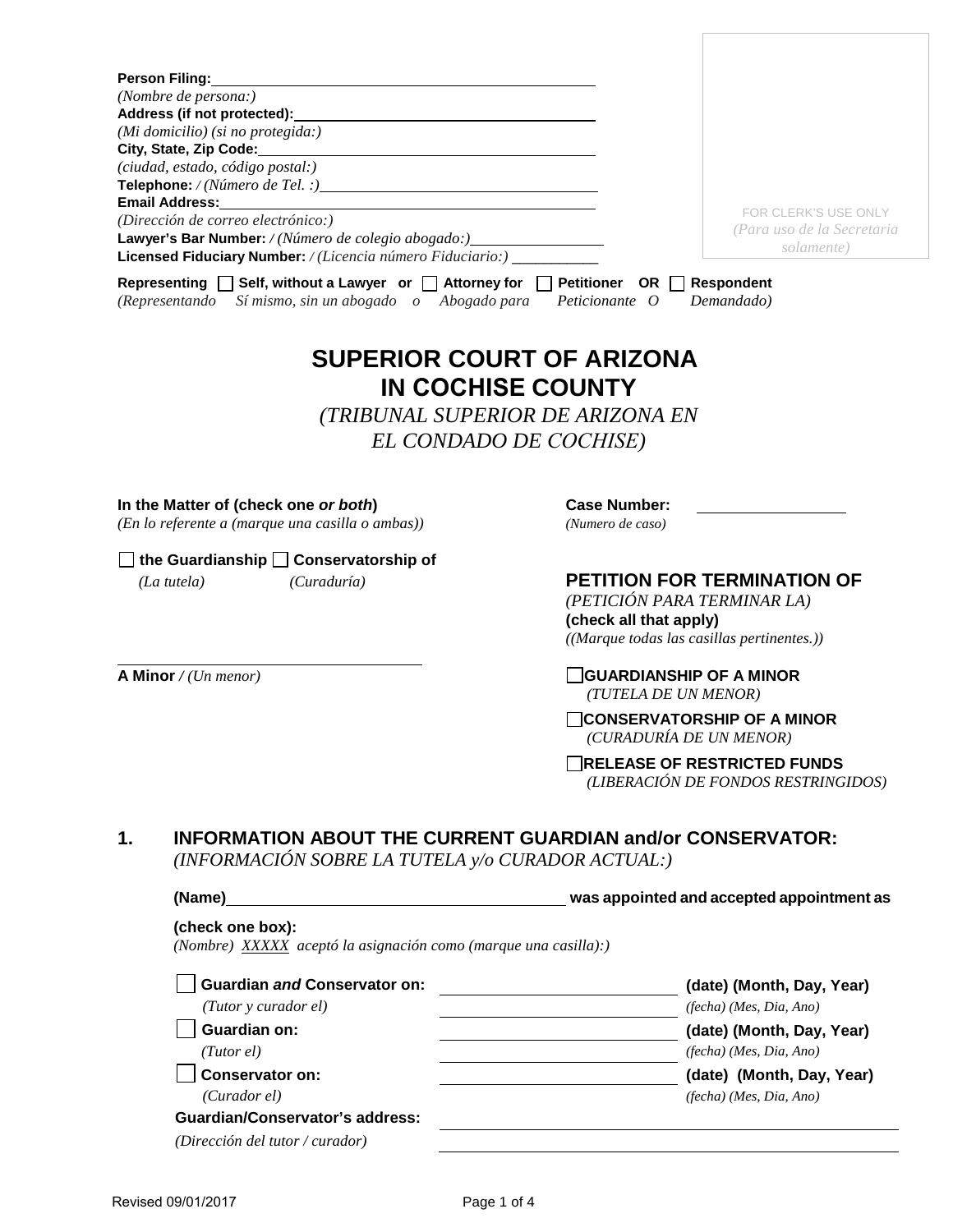**Case No.**  *(Número de caso)*

# **2. INFORMATION ABOUT THE WARD (the minor for whom the Guardian and/or Conservator was appointed):**

*(INFORMACIÓN SOBRE EL PUPILO (el menor para el que se asignó el tutor y/o curador))*

|    | Date of Birth<br>(Name) $/( (Nombre))$<br>(Fecha de nacimiento)                                                                                                                                                                                                                                                                                                          |  |  |  |  |  |  |
|----|--------------------------------------------------------------------------------------------------------------------------------------------------------------------------------------------------------------------------------------------------------------------------------------------------------------------------------------------------------------------------|--|--|--|--|--|--|
|    | One of the following documents is attached as proof of the Ward's age:<br>(Se adjunta uno de los siguientes documentos como prueba de la edad del pupilo.)<br>$\Box$ A copy of the Ward's birth certificate; or / (Una copia del acta de nacimiento del pupilo; o)                                                                                                       |  |  |  |  |  |  |
|    |                                                                                                                                                                                                                                                                                                                                                                          |  |  |  |  |  |  |
|    | $\Box$ A copy of the Ward's driver's license. / (Una copia de la licencia de conducir del pupilo.)                                                                                                                                                                                                                                                                       |  |  |  |  |  |  |
|    | <b>TERMINATION</b><br><b>FOR</b><br><b>OF</b><br><b>THE</b><br><b>GUARDIANSHIP</b><br><b>AND/OR</b><br><b>REASON</b><br><b>CONSERVATORSHIP:</b><br>(RAZÓN PARA TERMINAR LA TUTELA Y/O CURADURÍA)<br>(check one box) $/$ ((marque una casilla))                                                                                                                           |  |  |  |  |  |  |
| n  | The Ward reached the age of 18, on<br>(date).<br><b>OR</b><br>(El pupilo cumplió los 18 años de edad el<br>$(fecha)$ .<br>$\boldsymbol{O}$                                                                                                                                                                                                                               |  |  |  |  |  |  |
| ГI | The need for the Guardianship and/or Conservatorship has terminated because the rights of<br>the parents are no longer terminated or suspended by circumstances, parental consent or<br>prior court order because (explain):                                                                                                                                             |  |  |  |  |  |  |
|    | (La necesidad para la tutela o curaduría ha terminado debido a que los derechos de los padres<br>ya no están terminados o suspendidos por circunstancias, por consentimiento de los padres o por<br>orden previa del tribunal porque (explique))                                                                                                                         |  |  |  |  |  |  |
| П  | The need for the Guardianship and/or Conservatorship has terminated because the Ward has<br>died. The date of death was ______________________________(Attach copy of death certificate)<br>(La necesidad de tutela y/o curaduría ha terminado debido a que el pupilo ha muerto. La fecha<br>de la defunción fue XXXX (Adjuntar una copia del certificado de defunción)) |  |  |  |  |  |  |
|    | Complete the information for number 4, 5, and 6 for conservatorships only.<br>(Complete la información para los números 4, 5 y 6 sólo en los casos de curaduría.)                                                                                                                                                                                                        |  |  |  |  |  |  |

## **4. RESTRICTED FUNDS: INFORMATION ABOUT THE CURRENT RESTRICTED ACCOUNT:**

*(FONDOS RESTRINGIDOS: INFORMACIÓN SOBRE LA CUENTA RESTRINGIDA ACTUAL)*

A. **Amount now in restricted account:** *(Monto actual en la cuenta restringida)* **\$**

*(Número de cuenta financiera)*

C. **Name and address of financial institution:**

B. **Financial Account number:**

*(Nombre y dirección de la institución financiera)*

**Information about additional restricted accounts is listed on attached page.** *(En la página adjunta de incluye información sobre cuentas restringidas adicionales.)*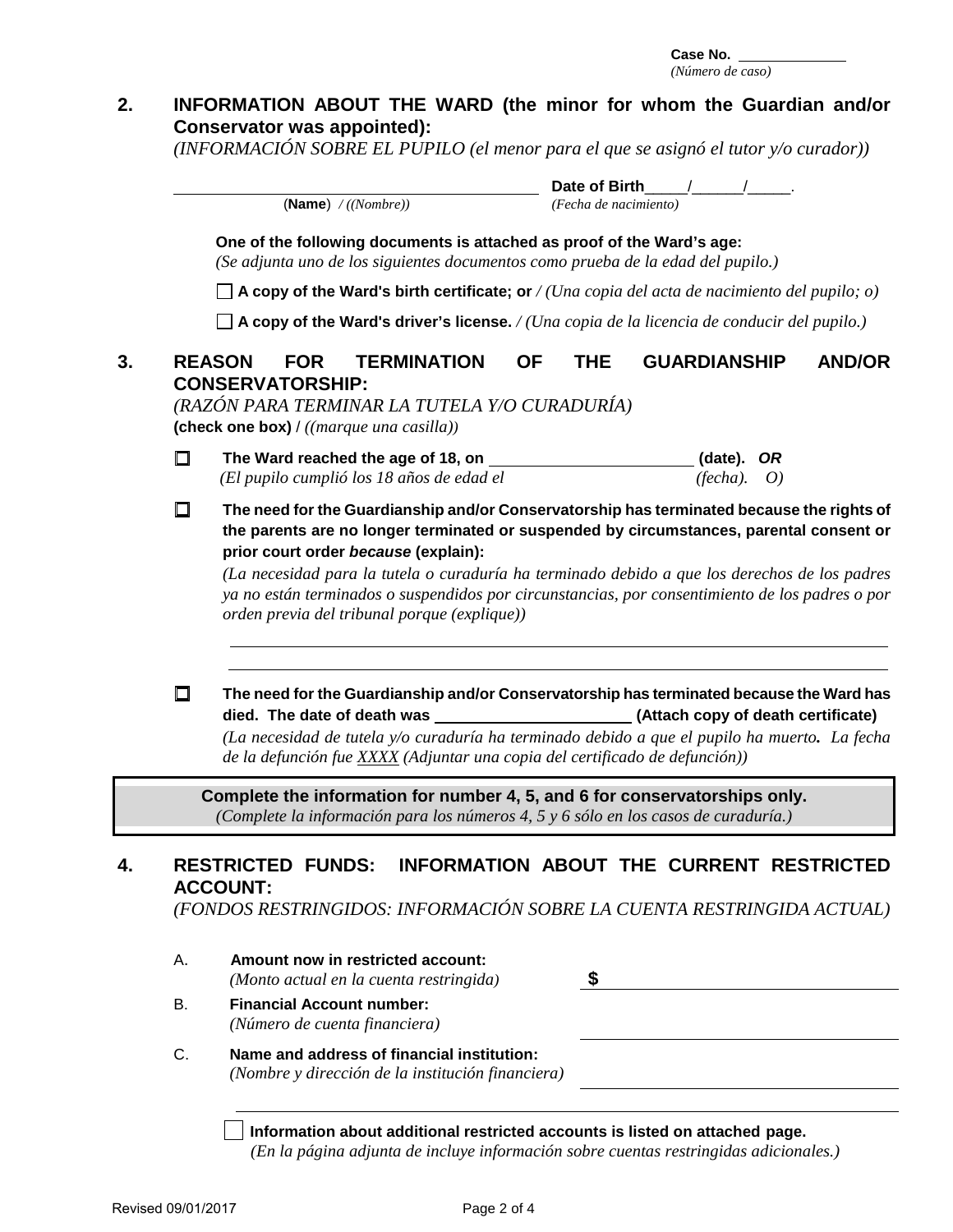| Case No.         |  |
|------------------|--|
| (Número de caso) |  |

# **5. WITHDRAWALS FROM RESTRICTED FUNDS: (check one box)**

 **I HAVE NOT MADE** *or* **I HAVE MADE previous withdrawals from this or any other restricted account without a written of order of this Court, as follows (Explain carefully; give details about amount, date, reason):**

*(RETIROS DE LOS FONDOS RESTRINGIDOS: (marque una casilla) NO HE HECHO o HE HECHO retiros previos de esta o cualquier otra cuenta restringida sin una orden por escrito de este tribunal, como se indica a continuación (explique cuidadosamente; detalle el monto, la fecha, la razón))*

#### **6. STATEMENT ABOUT RESTRICTED FUNDS: (check one box)**

*(DECLARACIÓN SOBRE LOS FONDOS RESTRINGIDOS (marque una casilla))*

- **The Ward's restricted funds should be released to the Ward because he or she is now an adult entitled to control the funds currently held for his or her benefit by the Conservator.**   *(Los fondos restringidos del pupilo se liberen al pupilo porque el pupilo es un adulto con derecho a los fondos que el curador está manteniendo actualmente para beneficio del pupilo.)*
- **The Ward's restricted funds should be released to the Ward's estate because the Ward has died,**

*(Los fondos restringidos del pupilo se liberen al patrimonio sucesorio del pupilo porque el pupilo ha muerto, O)*

**Other** */ (Otro):*

## **7. THEREFORE, I ask the Court to enter an Order:**

*(POR CONSIGUIENTE, solicito al tribunal que presente una orden:)*

- **A. Terminating the Guardianship and discharging the Guardian.** *(Terminar la tutela y exonerar al tutor de su cargo.)*
- **B. Terminating the Conservatorship and discharging the Conservator**  *(Terminar la curaduría y Exonerar al curador)*
	- 1. **Directing the release of funds to the former ward as requested in the Petition;** *(Ordenar la liberación de los fondos al antes pupilo como se solicitó en la petición;)*
	- 2**. Requiring proof that the funds have been released to the former minor or his or her estate within 30 days after entry of an order;** *OR (Requerir prueba de que los fondos se han liberado al antes menor o a su patrimonio*

*sucesorio a más tardar 30 días después de presentarse una orden; o)* 

3. **Other (Explain):** */ (Otro (Explique):)*